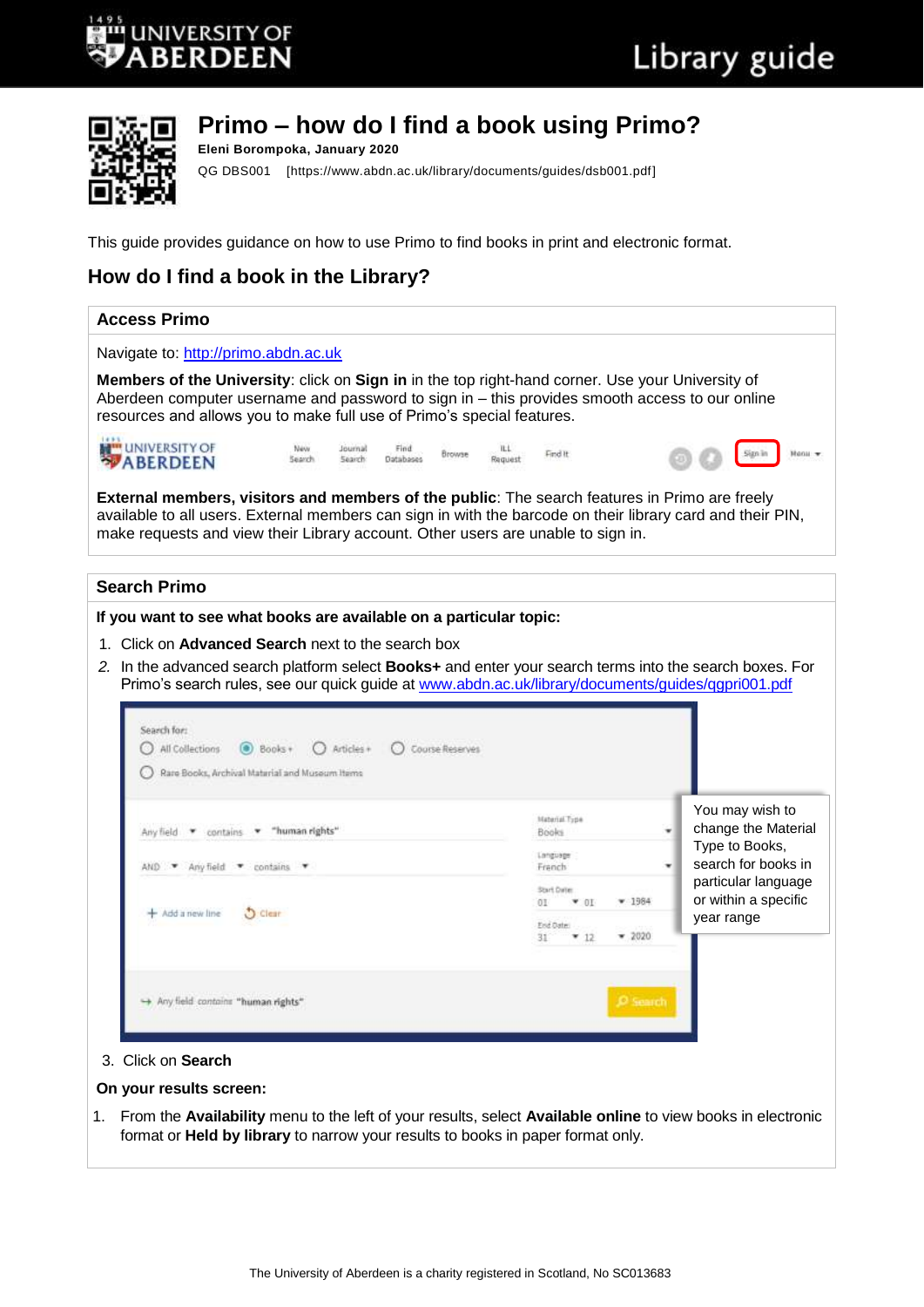- 2. Click on a title for the item's bibliographic details and its location or provider (for e-books). From the item's record you are also able to create a citation for the book, create a permanent link to it in Primo or email the book details to yourself.
- 3. Click on the large X to the left of the book's record to go back to the results screen. **X versions found**  appears where have more than one edition or if the book is available in print and electronic format. Click on **See all versions** to find out more.

Your results will be displayed in order of relevance. You can change this from the **Sort by** menu to the left of your results. Other options include: **Title, Author, Date-newest**.

#### **If you want to find a specific book:**

- 1. To start a new search, click on the **New Search** tab at the top of the screen. In the simple search box enter **two important keywords** from your book's title and the author's **surname**. These don't have to be in any particular order, e.g. for: "Cite them right: the essential referencing guide" by Pears and Shields published in 2019 you could use: **pears cite guide** as your keywords.
- 2. Make sure you change the search scope to **Books+** from the list of suggestions that appears as you type in your keywords.
- 3. Paper books: Primo displays **'Available at'** underneath titles of books in print format. Click on a book title; this opens the book's record with information about the location, shelfmark and status of the book, i.e. whether it is available for borrowing or currently on loan.
- 4. e-books: Primo displays **'Available Online'** underneath titles of e-books. To open an e-book, click on its title. Then from the book's record, click on the provider's name, e.g. Ebook Central, to navigate to their website for full-text access. If you are working off-campus you may have to provide your University username and password again.

## **Find a book on the shelf & place a request**

- 1. From the book's record make a note of the location (the library branch holding the book), the Floor or Collection and the shelfmark.
- 2. Go to the appropriate library branch and find the book, then take it to the Issue Desk or a self-issue machine to be issued. If the holding library is on a different campus, use the **Request** option in the book details page to request a transfer to your preferred location.

| REQUEST: Request                           |                                                |                                                                                              |
|--------------------------------------------|------------------------------------------------|----------------------------------------------------------------------------------------------|
| Back to items.                             |                                                |                                                                                              |
| uesi<br>Fichap Location<br>Medical Library | Terms of Use<br>3 Days Loan                    | Note: please do not request<br>transfers between Taylor and<br>The Sir Duncan Rice libraries |
| Material Type:<br><b>Book</b><br>53 W.Y    | Not needed after<br>÷<br>Ε<br>٠<br>Pickup Date |                                                                                              |

- 3. If the location of a book is **In Store** you need to request it, i.e. ask for the book to be taken out of store and delivered to a library for you to collect. To request an item, you must sign in to Primo. Check your university email account regularly; we will send you an email once the item has arrived and is ready for collection.
- 4. If a book is on loan to another user, a due date will be displayed in the book's details page. If you need the book urgently, you may recall it by clicking on **Request**. The current reader will have 5 days to return it.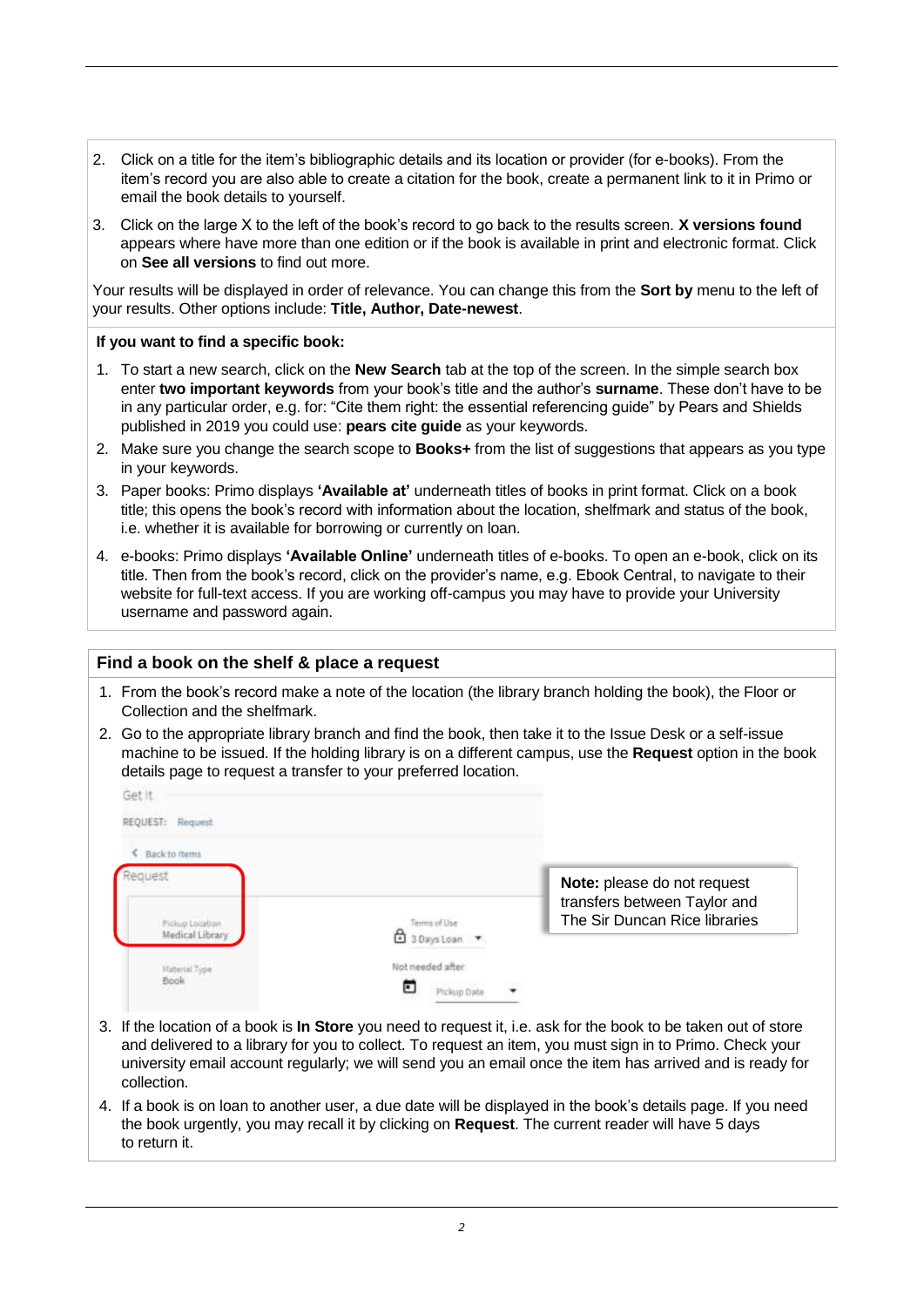# **How do I find an e-book using Primo?**

# **Access Primo**

## Navigate to: [http://primo.abdn.ac.uk](http://primo.abdn.ac.uk/)

**Members of the University**: click on **Sign in** in the top right-hand corner. Use your University of Aberdeen computer username and password to sign in – this provides smooth access to our online resources and allows you to make full use of Primo's special features.

**External members, visitors and members of the public**: The search features in Primo are freely available to all users. Only University members can access our online materials. Selected e-resources are available via our separate **Walk-In Users Service**. More information on this service can be found at [www.abdn.ac.uk/library/using-libraries/the-sir-duncan-rice-library-338.php](http://www.abdn.ac.uk/library/using-libraries/the-sir-duncan-rice-library-338.php)

# **Search Primo**

- 1. Enter your search terms into the search box(es)
- 2. Change the search scope to **Books+** from the list of options that appears
- 3. From the options to the left of your results, select **Available online** in the Availability menu

| human rights act                                                              |                                                                                                                                                                                                  | ×                                                                                                                                                                                                                                    | Books+ * |    |
|-------------------------------------------------------------------------------|--------------------------------------------------------------------------------------------------------------------------------------------------------------------------------------------------|--------------------------------------------------------------------------------------------------------------------------------------------------------------------------------------------------------------------------------------|----------|----|
| Refine your results                                                           | Oselected MGE 1 750 Results & Save query                                                                                                                                                         |                                                                                                                                                                                                                                      |          |    |
| Sort by Relevance v<br>Availability A<br>anilno addelissA.<br>Held by library | $\mathbb{H}^+$<br>sees<br>Proportionality and deference under the UK human rights act an<br>institutionally sensitive approach<br>-<br>Brady, Alan D. P., 1979-<br>2012 2013<br>Available Online | <b>Contract of the Contract of Contract of Contract of Contract of Contract of Contract of Contract of Contract of Contract of Contract of Contract of Contract of Contract of Contract of Contract of Contract of Contract of C</b> |          | 39 |

- 4. Primo will only show you books in electronic format all records are labelled **Available Online** on the results screen
- 5. You can further narrow your results by **Creation Date**, **Author** or **Subject**

## **Link to an e-book**

- 1. Click on the title of a book you wish to read online. This opens the book's record
- 2. Check the bibliographic details of the e-book
- 3. Click on the provider's name (e.g. University Press Scholarship Online, Ebook Central) to navigate to the provider's website and access the full-text of the e-book

| ___          | Chandrachud, Chintan, author.<br>2017<br>Available Online<br>Chapters of this book (0) > | Note: if you are working off-campus you<br>may have to use the Institutional Login<br>option in the provider's website, then<br>provide your University of Aberdeen<br>username and password |
|--------------|------------------------------------------------------------------------------------------|----------------------------------------------------------------------------------------------------------------------------------------------------------------------------------------------|
| ylew Online  | View Online                                                                              |                                                                                                                                                                                              |
| Details.     |                                                                                          |                                                                                                                                                                                              |
| .<br>Send to | Full text availability                                                                   |                                                                                                                                                                                              |